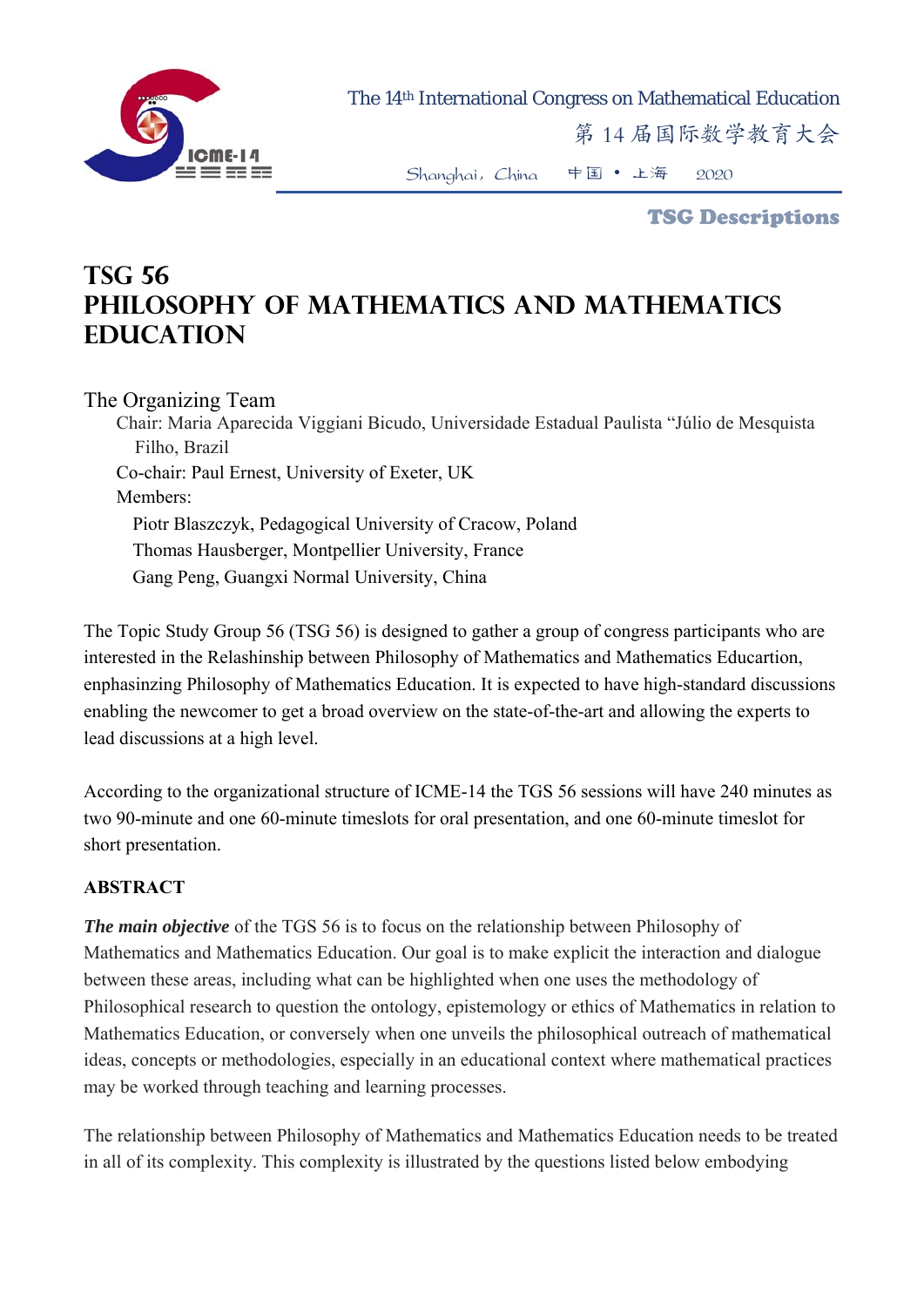different implicit and explicit perspectives of great diversity. These questions also demonstrate how our interests parallel the core issues addressed by the *Philosophy of Mathematics Education.* Assuming the perspective of Mathematics Education Practice, these questions address:

- the attitude assumed by the teacher in his/her relationship with the students as with the subject of mathematics;
- the processes of learning and teaching Mathematics;
- the curricula developed in schools;
- the underlying ideology of teaching and learning activities;
- the rigor required and presented in research in the field of Mathematics Education;
- the analyses of constructs that have been commonly used in Mathematics Education;
- the presence of technologies in the teaching and learning Mathematics, for instance.

From the perspective of the conceptions of Mathematics and of Education, there arise questions concerning, for instance: the constitution or construction (the choice of the word depends on the assumed philosophical view) of mathematics knowledge from the platonic point of view as well as from the cultural, social and historical perspectives, encompassing the questions of language and logic; the research on methodology in Mathematical Education that is concerned with techniques and methods, but, beyond of that, discussed in the light of ontological and epistemological questions about the investigated object; the presence of technologies in the construction/constitution of mathematics knowledge; the objectives of Mathematical Education from an ethical, epistemological and sócio-cultural point of view.

Philosophy is an activity based on thinking about the world and human practices in a comprehensive, analytical, critical and reflective way. The investigation of the articulation between Philosophy of Mathematics and Mathematics Education calls for fundamental issues that contribute to think philosophically about it as, for instance:

- What is mathematics?
- How does mathematics relate to society?
- Does Philosophy of Mathematics matter for Mathematics Education?
- Does Mathematics Education matter for Philosophy of Mathematics?
- Are there articulations between ontology, epistemology, ethics and teaching of Mathematics and learning activities?
- Are there articulations between ontology, epistemology, ethics and teaching of Mathematics and research on Mathematics Educations? How to work them out?
- How is Mathematical Science constituited/constructed and how it can be taught according to the assumed philosophical view (logicism, formalism, constructivism, quasi-empirism, phenomenology, critical mathematics, social constructivism.)